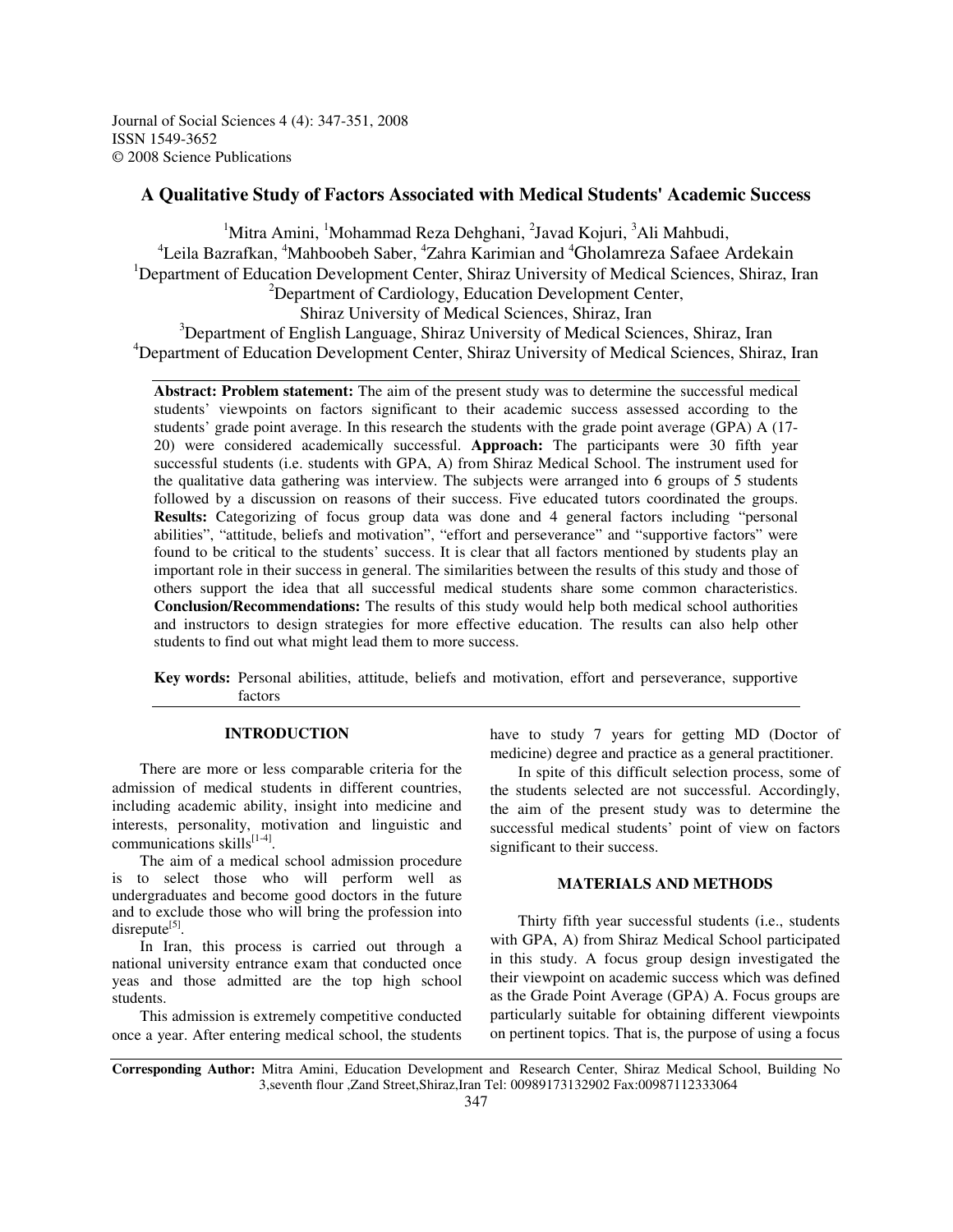group is to obtain information of qualitative research from a limited number of people. In this study, semi structured and in depth interview was used for qualitative data gathering technique. Students were selected by maximum variation sampling that important variation in parameters such as gender was achieved.

**Procedure:** The subjects were arranged into 6 groups of 5 students. At first 5 open-ended questions related to their academic success were asked:

- How do you feel about being a medical student?
- How do you feel about medicine in general?
- Do you believe that you are a successful student?
- What accounts for your academic success?
- What can maintain your success in future?

The first two questions were general questions used to stimulate discussion and encourage interaction in a normal manner with observers.

**Data analysis:** The following steps were undertaken for data analysis:

- Immediate debriefing after focus group discussions
- Listening to videotapes and transcribing the contents
- Comparing the content of the tapes with observations

We used this to check the contents of the videotapes with the students' gestures, behavior, nonverbal communications skills…). Five educated tutors coordinated the groups. Categorizing of focus group data was done, using qualitative content analysis suggested by $[6,7]$ .

The entire transcript was evaluated line by line and each significant statement, according to the topics, was selected and categorized into codes.

The codes were compared based on similarities and differences and finally the categories were formatted into 4 themes for success in the present time and for the maintenance of success in future. The data were submitted to 4 assessors to check for the validity and reliability of the codes.

#### **RESULTS**

This qualitative analysis led to the emergence of four themes for the students' success:

- Personal abilities
- Attitude, beliefs and motivation
- Effort and perseverance
- Supportive factors

**Personal abilities:** This factor was emphasized by all focus groups. Almost all of the successful students reported that personal abilities were one of the most important factors for academic success in a medical school. They argued that such abilities were critical for studying medicine and communicating with patients.

**One of the students said:** Studying medicine is different from studying other sciences. I think that personal abilities are very important for communication with patients, diagnosis and management.

**Another student stated:** In studying medicine, personal characteristics such as intelligence, creativity and concentration are very important. On first days of studying medicine I was anxious about every thing but now I think that my personal skills helped me to overcome my nervousness.

In this connection, what all of the students agreed on was the importance of self-confidence in success.

**Attitude, beliefs and motivation:** A view frequently stressed by medical students in focus group sessions was that positive attitude to their profession was a significant factor in their academic success.

**One of them asserted:** Medicine is a profession not a job. Positive attitude to being a good physician helped me to be a successful student.

**Another student argued that:** "Positive attitude", "feel of usefulness motivated me to be successful in my academic life

**Effort and perseverance:** The category effort and endurance emerged from all focus group discussions and almost every student in the focus group sessions emphasized its significance.

**One of the students said:** I have learnt so many things in basic courses but when attending clinical wards I found that I had to try more and more.

**Another student argued:** Medicine is different from other sciences and being a medical student means that we have a full time job. We should try more than other students; we should stay up late in the night and this needs effort and endurance.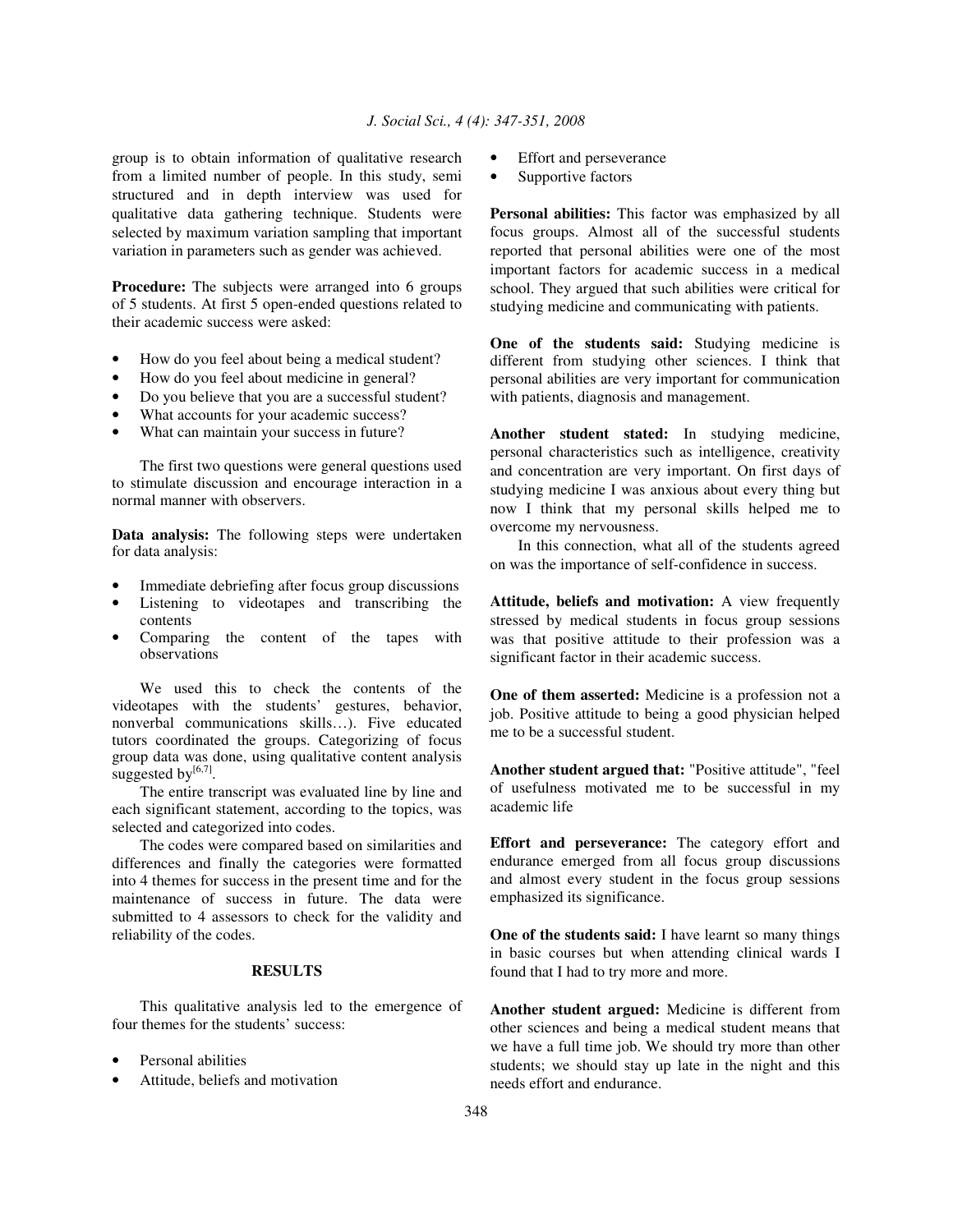**Another student maintained:** Medicine allows for my personal development and inspires my future academic life; therefore, I work hard, as becoming a physician is exciting and needs effort and perseverance.

**Another student claimed:** You have medicine and you have Life. Working from 6:30 in the morning until midnight in hospitals needs perseverance as in a marathon.

**Supportive factors:** Family support, support from medical school authorities, friends were reported important for success by students.

**One of the students said:** Family support is very important for me. My brother is a general practitioner and supports me in all stages of my education. I think that all of the students in medical school need a person to guide them at any stage of their medical education.

**Another student reported the role of medical authorities in this way:** I think that the role of an authority is now more audit than support. I need their support for both educational and recreational affairs.

### **DISCUSSION**

The results of the students' viewpoints toward academic success revealed that 4 themes "personal abilities", "attitude and beliefs and motivation", "effort and endurance" and "supportive factors" were considered significant for academic success.

The medical students clearly emphasized that their personal abilities such as creativity, self-confidence and concentration were key factors to their success. A systematic review of literature in Nottingham showed that eight subscales had emerged consistently as predictor of success in medical training: "dominance", "tolerance", " sociability", " self-acceptance"," well-<br>being", " responsibility", " achievement via being", "responsibility", "achievement via conformance" and "achievement via independence"<sup>[8]</sup>.

Positive attitude, beliefs and motivation in medicine have been an issue of concern for many years as it has been shown to improve learning<sup>[9]</sup>.

Pintrich identified 3 main categories of concepts relevant to motivation in an educational setting:

- Personal beliefs in the abilities to undertake the activity
- Reasons or purposes for engagement.
- Affective reaction in relation to the activity $[10]$

Sobral reported that autonomous motivation had close relationship with measures of self regulation of learning and academic success in the context of a demanding medical program in medical students<sup>[9]</sup>.

Some studies have reported that attitude would predict post-graduate clinical competence<sup>[11-16]</sup>.

The third theme elicited from the focus groups was effort and perseverance. Effort was mentioned more important than intelligence in medical schools.

A study on the characteristics of a good doctor in Liverpool medical school showed that 10 factors were important from students' viewpoint, the first of which was: "working hard over long hours, including on call<sup>[17]</sup>. All of our successful students know that without working hard in wards and studying most of the time they can not be good doctors.

The last theme that nearly most of the students pointed out was university and family support.

In a qualitative study about balancing work, family and other lifestyle aspects in Australian medical schools some students reported that they would like to be near one of their parents when they have kids, as they saw family support as an important factor in helping them cope with being in dual-career<sup>[18]</sup>. In the past many male doctors worked extended hours with the support of a wife who was not employed outside the home  $\left[1^{[9,20]}\right]$ .

Nowadays most of medical students no longer expect that their spouse would provide this level of support. Many expect their spouses to share family responsibilities, as well as contributing to family income.

The theory that emerged in our study indicates that some academic and non academic factors lead to success in the medical school.

After there results we designed academic success tips in our medical school. These tips were used for educating students by their successful peers. We designed a workshop about "how becomes a successful student in medical school" at the beginning of first trim nester for first year medical students.

Also a unit named "consultancy center for students" was developed.

One of the major responsibilities of this center is to encourage participation of unsuccessful students and help them to become successful.

Another center in education development center was created as "students' education group" that helps students to learn about new educational menthols and study skills.

#### **CONCLUSION**

It is clear that all factors mentioned by the students play important roles in their academic success in general. The similarities between the results of this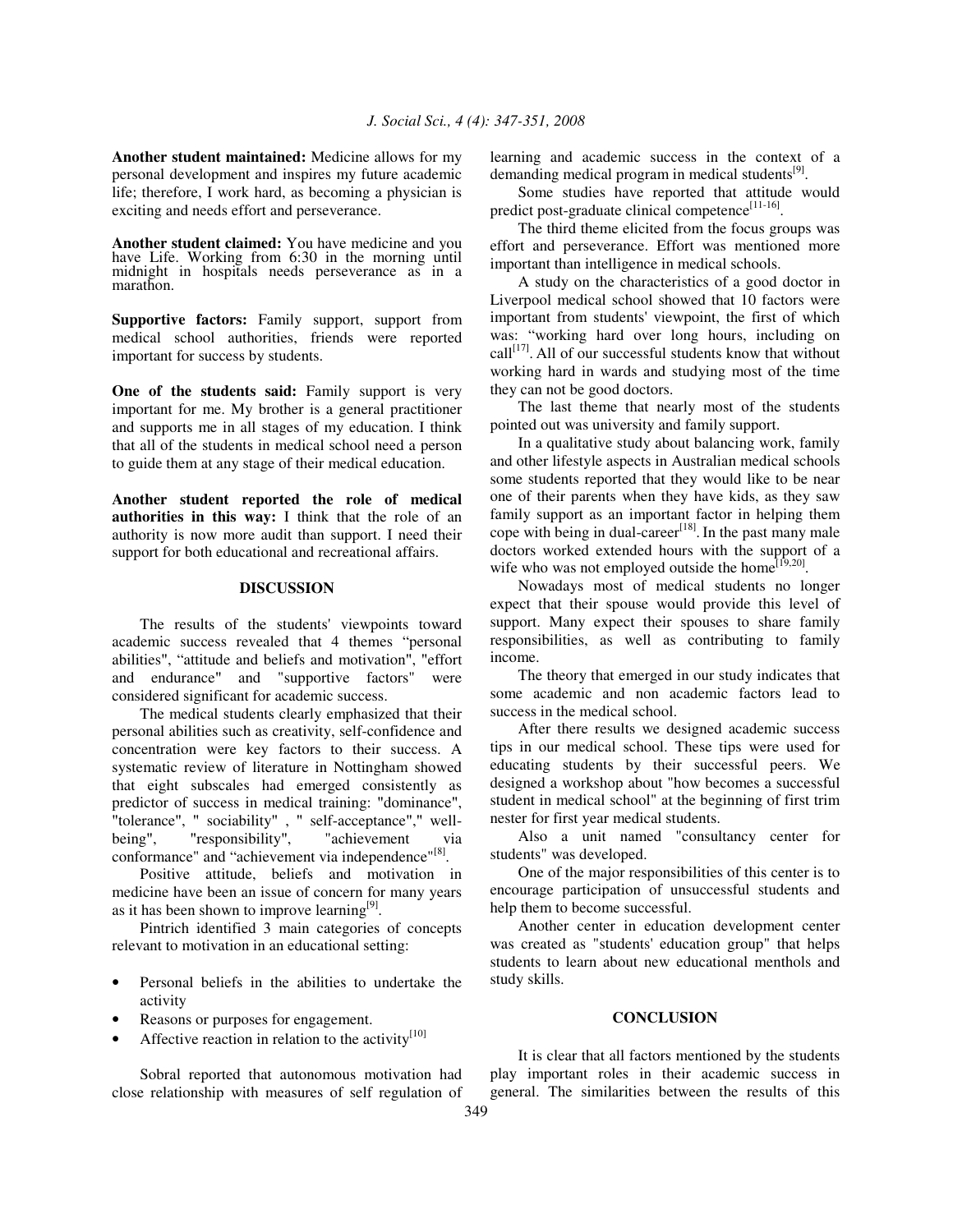study and those of others confirmed that some of the factors are universal for academic success in medicine.

The results of this study not only would help the medical school planners and instructors to design strategies for more effective education, but also can motivate other students to find out what to do for more success.

**Competing interest:** We conducted this study in response to the Shiraz medical school manager as they considering academic success in studying medicine is a very important factor that straightly leads to improved community health.

The decision to submit the paper has been solely with the authors. The finding of the study that leads to developing a consultant center had no effect on the authors' promotion or salary

# **ACKNOWLEDGEMENT**

We are much obliged to thanks our students for participating in this study.

### **REFERENCES**

- 1. McManus, I.C., P. Richards, B. Winder, W. Sproston and V. Styles, 1995. Medical school applicants from ethnic minority groups: Identifying if and when they are disadvantaged. Br. Med. J., 310: 496-500. http://www.bmj.com/cgi/content/full/310/6978/496.
- 2. Esmail, A., P. Nelson, D. Primarolo and T. Toma, 1995. Acceptance into medical school and racial discrimination. Br. Med. J., 310: 501-502. http://www.pubmedcentral.nih.gov/articlerender.fc gi?artid=2548874.
- 3. Lumb, A. and A. Vail, 2000. Difficulties with anonymous short-listing of medical school applicants and its effects on candidates with non-European name: Prospective cohort study. Br. Med. J., 320: 82-85.

http://www.bmj.com/cgi/content/abstract/320/7227/82.

- 4. MCManus, I.C., 1998. Factors affecting likelihood of applicants offered a place in medical schools in the United Kingdom in 1996 and 1997: Retrospective study. Br. Med. J., 317: 1111-116. http://www.ncbi.nlm.nih.gov/pubmed/9784446.
- 5. Mary Ann Lumsen, Miles Bore, Keith Miller, Rachael Jack and David Powis, 2005. Assessment of personal qualities in relation to admission to medical school. Med. Educ., 39: 258-265. DOI: 10.1111/j.1365-2929.2005.02087.x.
- 6. Graneheim, U.H. and B. Lundman, 2004. Qualitative content analysis in nursing research: Concepts, procedures measures to achieve trustworthiness. Nurse Educ. Today, 24: 105-112. http://www.ncbi.nlm.nih.gov/pubmed/14769454.
- 7. Stewart, D.W. and P.N. Shamdasani, 1990. Analyzing Focus Group Data. In: Focus Groups: Theory and Practice, Shamdasani, P.N. (Ed.). Sage Pulications, Newbury Park,ISBN: 10: 0803933908, pp: 160.
- 8. Eamonn Ferguson, David James and Laura Madeley, 2002. Factors associated with success in medical school: Systematic review of the literature. Br. Med. J., 324: 952-957. http://www.bmj.com/cgi/content/full/324/7343/952.
- 9. Sorbal, D.T., 1991. What kind of motivation derives medical students' Learning quests? Med. Educ., 38: 950-957. http://www3.interscience.wiley.com/journal/11877 8811/abstract.
- 10. Pintrich, R.R., 1991. Editor's comments. Educ. Psychol., 26: 199-205.
- 11. Hojat, M., B.D. Bornatein and J.J. Veloski, 1988. Cognitive and non-cognitive factors in predicting the clinical performance of medical school graduates. Med. Educ., 63: 323-325. http://www.ncbi.nlm.nih.gov/pubmed/3357184.
- 12. Gonnella, J.S. and M. Hojat, 1983. Relationship between performance in medical school and postgraduate competence. J. Med. Educ., 58: 679-685. http://www.ncbi.nlm.nih.gov/pubmed/6887211.
- 13. Johnson, V. and D. Miller, 1963. Correlation between performance in medical school and in residency training. Med. Educ., 38: 591-595.
- 14. Prat, H.M. and R.J. Markert, 1993. Predicting the first-year performances of international medical graduates in an internal medical residency. Acad. Med., 11: 856-858.

http://www.ncbi.nlm.nih.gov/pubmed/8216659.

- 15. Markert, R.J., 1993. The relationship of academic measures in medical school to performance aftergraduation. Acad. Med., 68: S31-S34. http://www.ncbi.nlm.nih.gov/pubmed/8141856.
- 16. Richards, J.M., C.W. Taylor, P.B. Price and T.L. Jacobsen, 1965. An investigation of the criterion problem for one group of medical specialists. J. Applied Psychol., 49: 79-90. http://www.ncbi.nlm.nih.gov/pubmed/14318072.
- 17. Maudsley, G., E.M. Williams and D.C. Taylor, 2007. Junior medical students' notion of a good doctor and related expectation: A mixed methods study. Med. Educ., 41: 476-486. http://www.ncbi.nlm.nih.gov/pubmed/17470077.